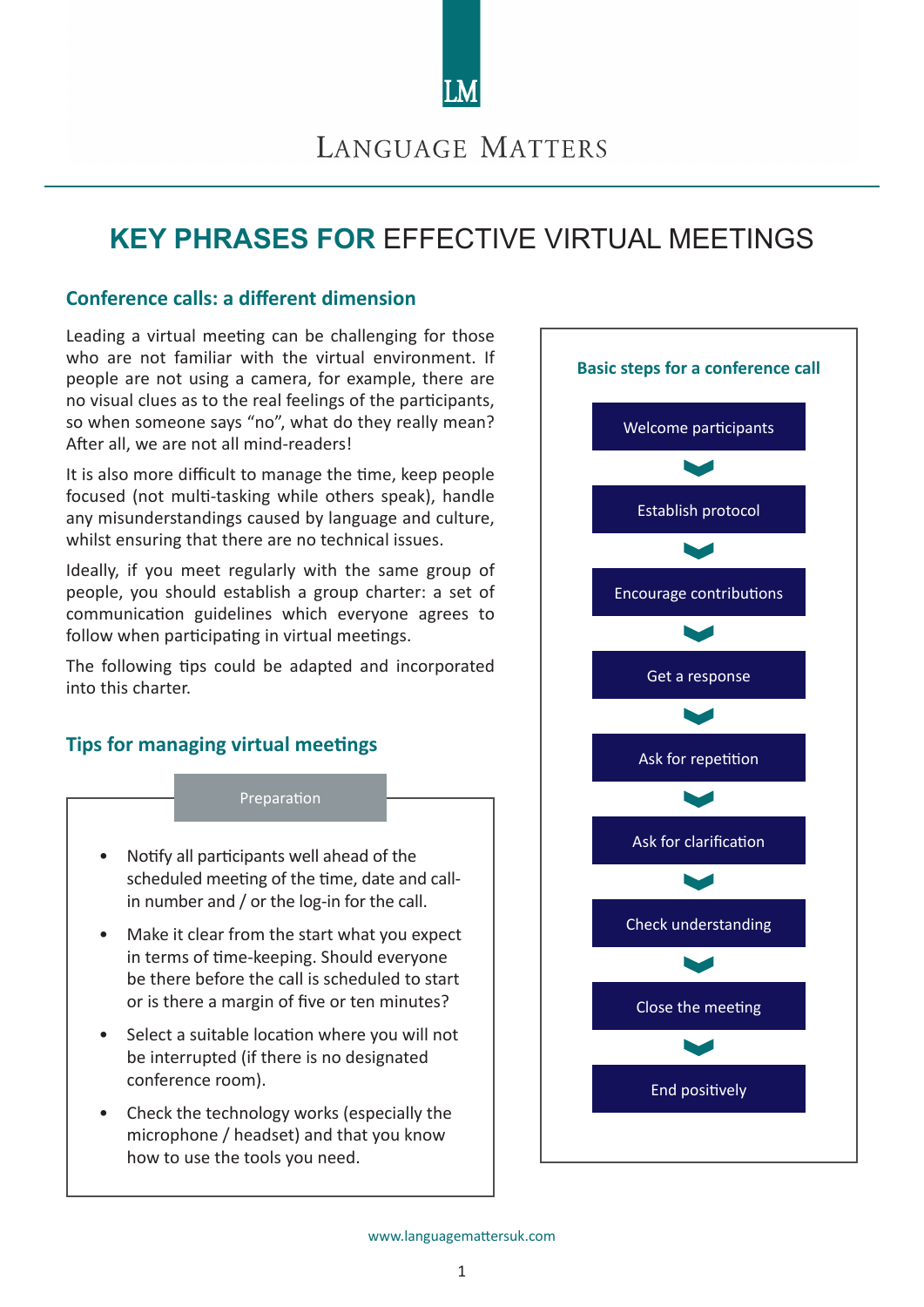- Be sure to welcome people as they log in and try to make time for 'small talk', especially if there are late-comers. It will allow people to get to know each other and stop them from checking their emails if there is a delay.
- Use a roll-call (names of participants out loud) to check who is present.
- Speak clearly and concisely enunciate each word.
- Vary the tone and tempo of your voice.
- Always state your name before speaking to avoid confusion.
- Direct your questions to a named individual.
- Reply to all questions even if you do not have an immediate or satisfactory answer.
- Avoid long silences as these can be ambiguous are you thinking, are you angry, do you disagree with what's been said?
- Do NOT interrupt unless absolutely necessary.
- Be explicit about your attitude there are often no visual clues to your mood and feelings.
- Verbally express your agreement with ideas.
- Summarise key points and agree action plans before ending the call.





Can we all use our first names, please?

Could we go round the table and introduce ourselves?

Let's spend a few minutes introducing ourselves, shall we?

Please make sure we do not interrupt each other.

Let's keep to one person speaking at a time, please.

Please allow others to finish what they're saying.

Only use the mute button if ... (otherwise we won't know if you are still present).

Time is short and we have a lot to discuss, so I'd appreciate everyone's full attention.

Please switch all mobile phones to vibrate / silent.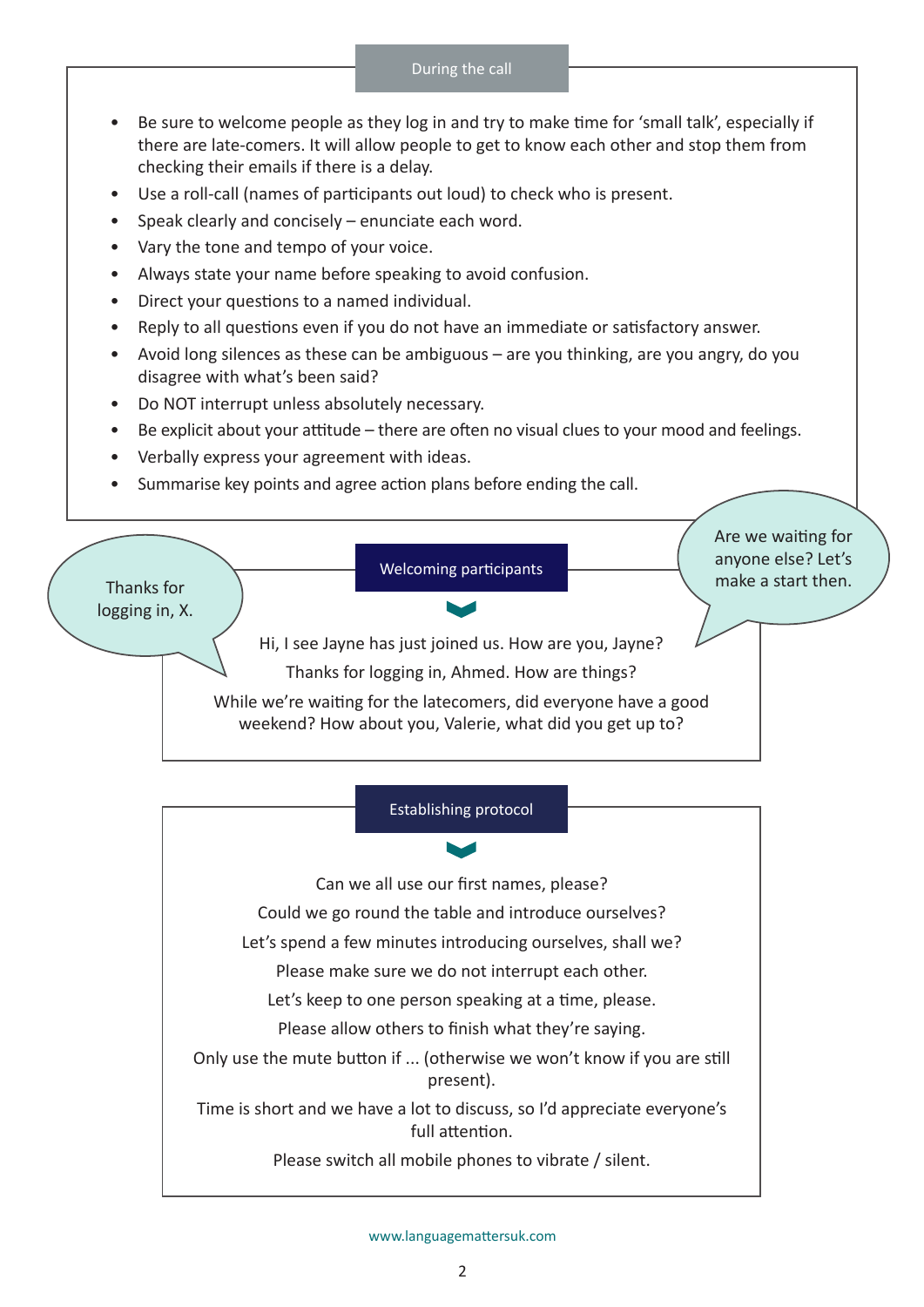

Helena, I don't (really / fully) understand your point.

Juan, can you expand on that?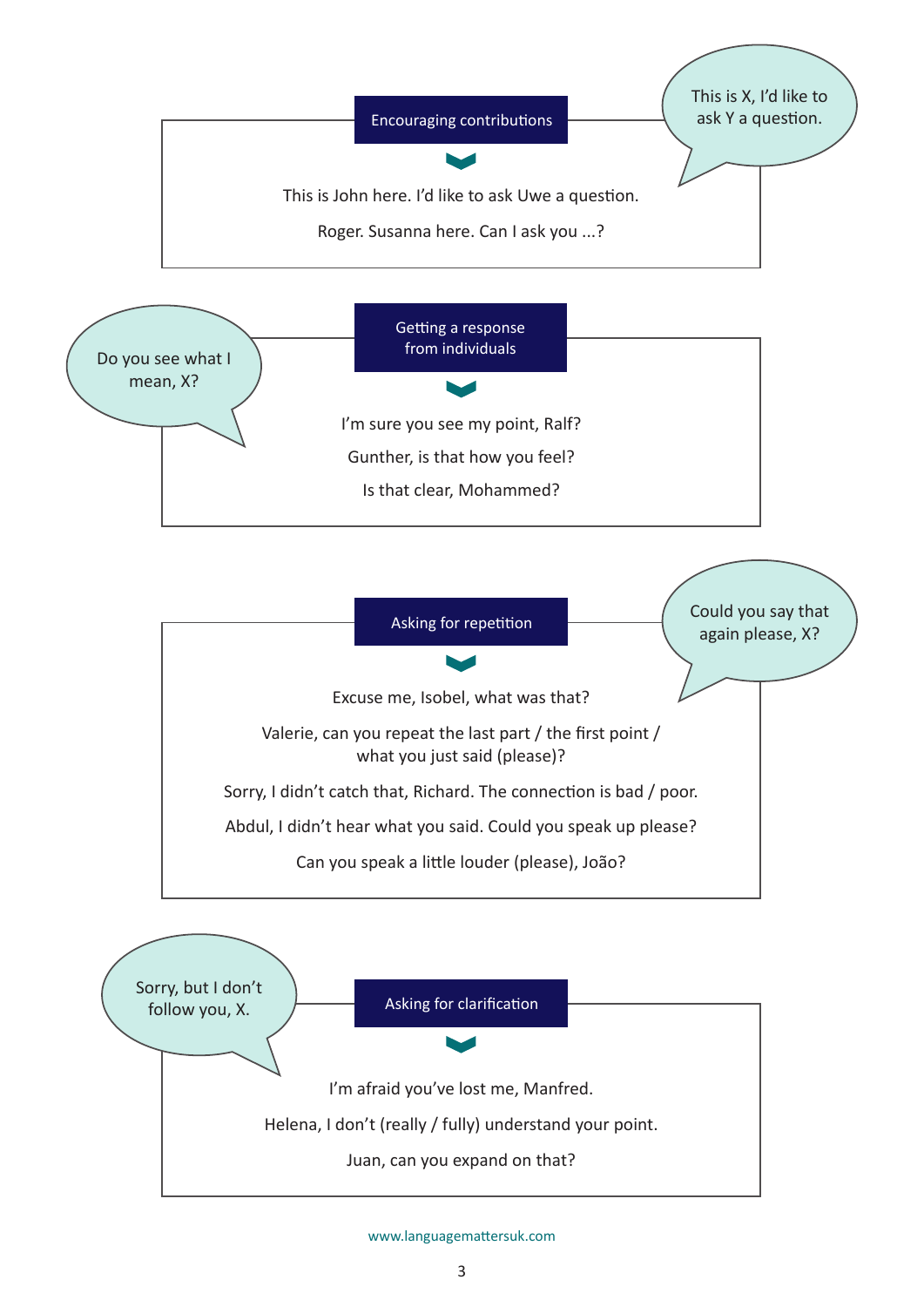

So, Isaac, you'll produce an interim report in time for the next meeting.

OK, can I expect to see those figures by the end of the week then, Yann?

Dieter, you're going to call the suppliers and let me know what they say.



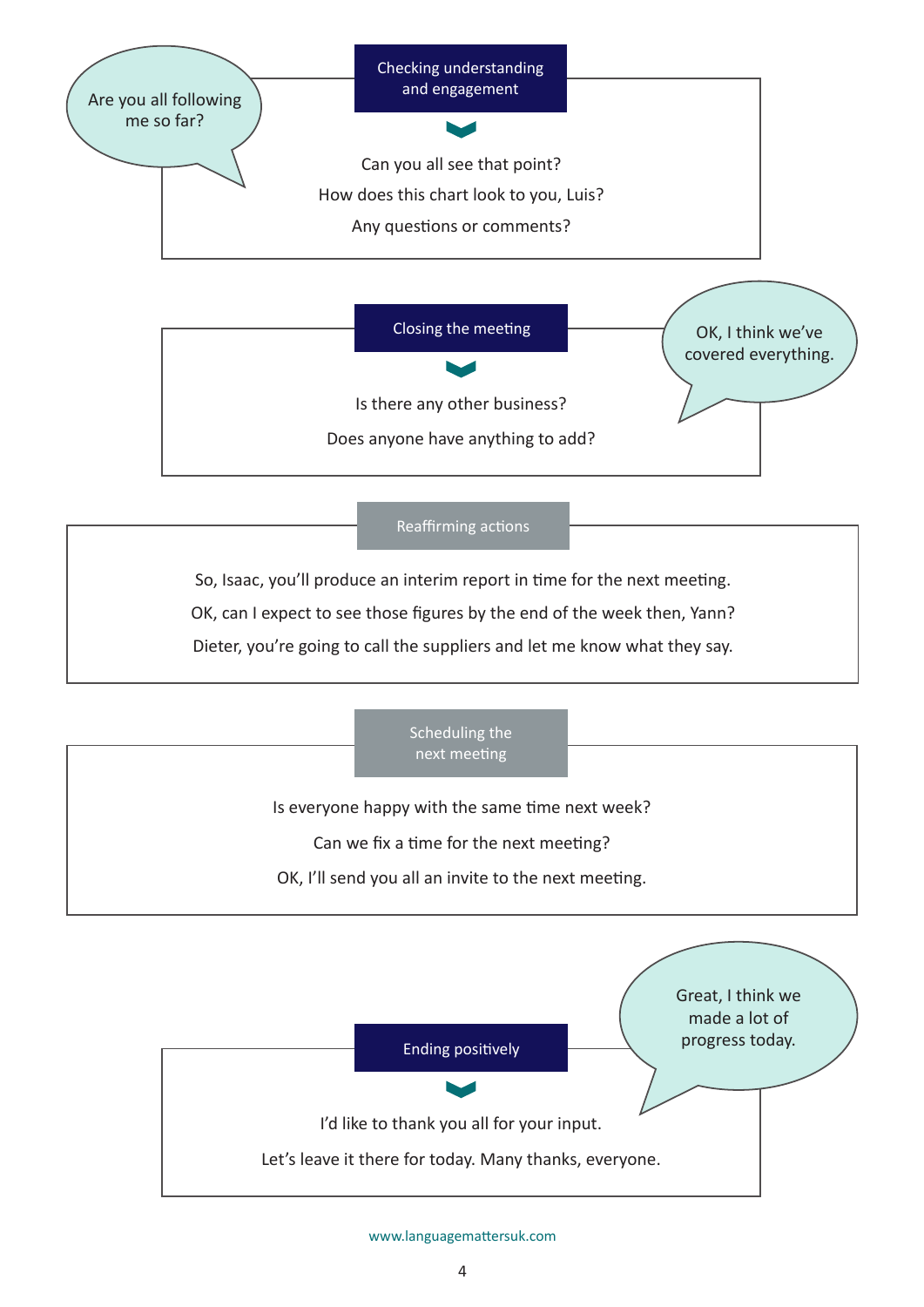## **Using your voice**

- **• Remember:** you cannot always see the other people in the meeting, so you have no 'clues' to help you to work out their mood, attitude or behavior and vice versa. Therefore, it is critical that you use your voice effectively.
- Be clear and explicit about your feelings:

*"I'm happy / confused / worried / unsure about ..."*

• Speak as clearly as you can – enunciate each word, practising words you personally find difficult to pronounce.

- Use intonation to make it clear when you are affirming or asking a question.
- Make sure the volume of your voice is high enough, but don't speak too close to the microphone!
- Vary the tone and tempo of your voice to add energy and dynamism.
- Explicitly ask for a response if you ask a question or make a comment which needs it.

# **Practice Exercises**

# **Vocabulary review 1**

### *Complete the following sentences with the appropriate words.*

- 1. Can we all use *\_\_\_\_\_\_\_\_\_\_\_\_\_\_\_* names, please?
- 2. Let's spend a few minutes *\_\_\_\_\_\_\_\_\_\_\_\_\_\_\_* ourselves.
- 3. While we're waiting for the *\_\_\_\_\_\_\_\_\_\_\_\_\_\_\_,* did everyone have a good weekend?
- 4. I'd *\_\_\_\_\_\_\_\_\_\_\_\_\_\_\_* everyone's full *\_\_\_\_\_\_\_\_\_\_\_\_\_\_\_*, please.
- 5. Could you say that again, please? The *\_\_\_\_\_\_\_\_\_\_\_\_\_\_\_* is poor.
- 6. Can we *\_\_\_\_\_\_\_\_\_\_\_\_\_\_\_* a time for the next meeting?
- 7. I'll send you all  $a(n)$  *leads to the same time next week, then.*
- 8. Thanks everyone. I think we *\_\_\_\_\_\_\_\_\_\_\_\_\_\_\_* a lot of progress today.